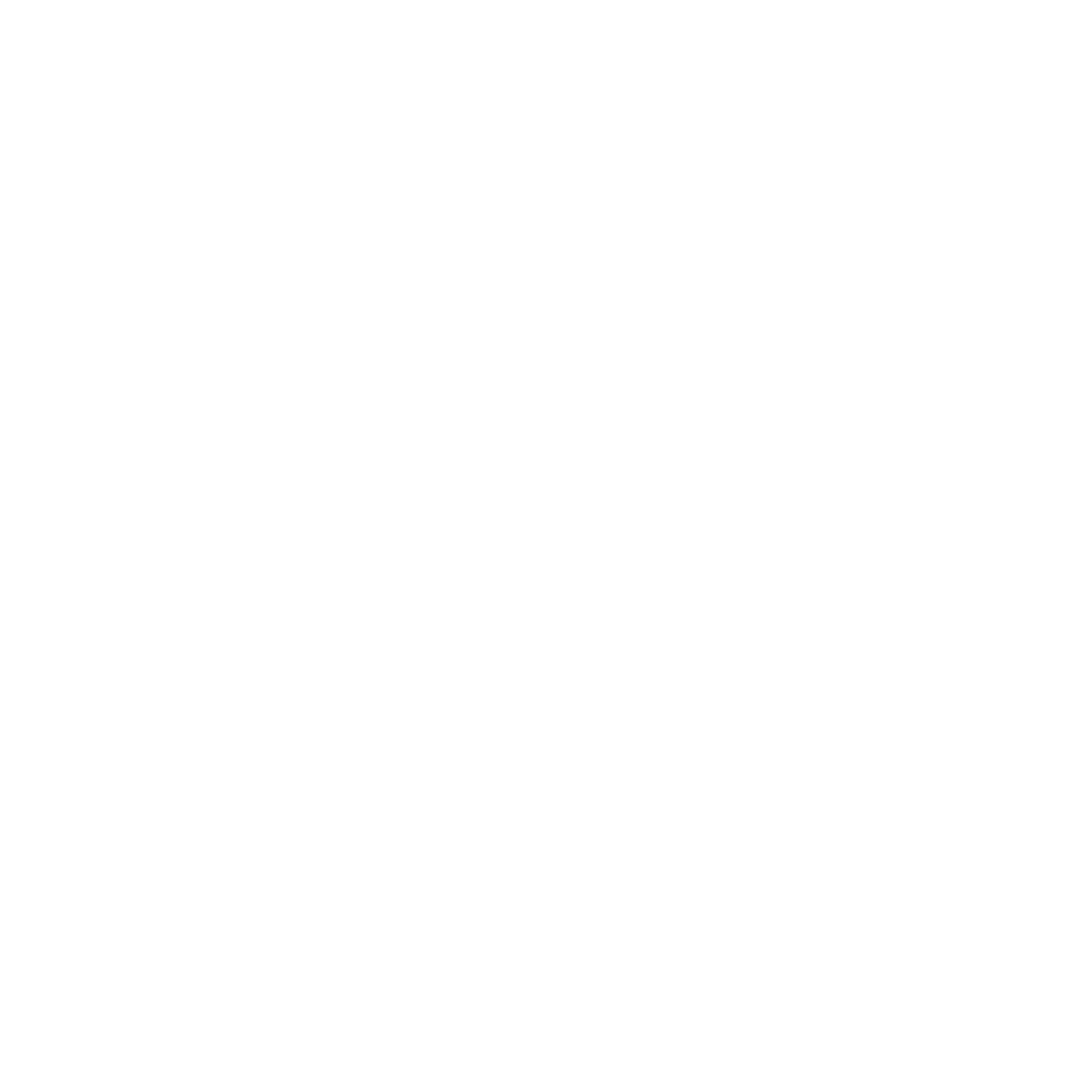



## **Sound Isolating™ Earphones**

Shure Sound Isolating™ Earphones, built with balanced armature speakers, deliver a detailed soundstage free from outside noise. The powerful and stylish Shure SE earphones come with a detachable cable, adapters, a durable carrying case, and interchangeable Sound Isolating™ sleeves for a comfortable and personalized fit.

©2011 Shure Incorporated 27A16273 (Rev. 1) 27A16273 (Rev. 1)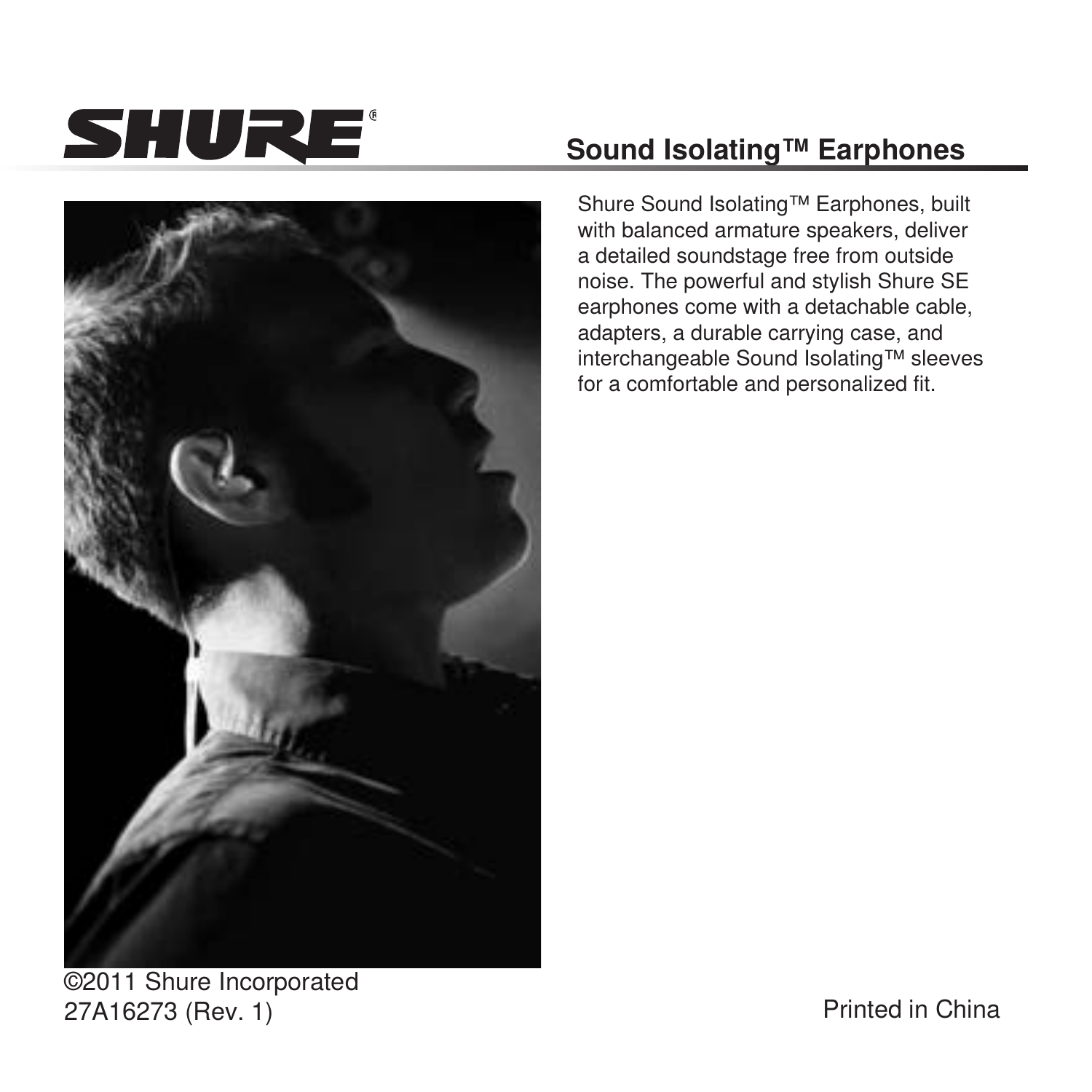#### Detachable Cable

You may need to detach the cable from the earphones to attach optional components or to replace the cable if it becomes damaged. To prevent accidental separation, the connector has a snug fit. Take special care to prevent damage to the earphone and connector.

- Do not use pliers or other tools. ٠
- Grasp the connector and the earphone as close as possible to where they loin.
- Pull straight apart-do not twist. Cable is a snap fit, not threaded.
- Do not pull on the cable or put any pressure on the earphone nozzle.
- Listen for a click when connecting.
- When reattaching the cable, match the "L" and "R" markings. For clear cables and earphones, match the color dots (Red = Right, Blue = Left).



Note: If you pull at an angle, the connector will not detach.

Audible click when properly seated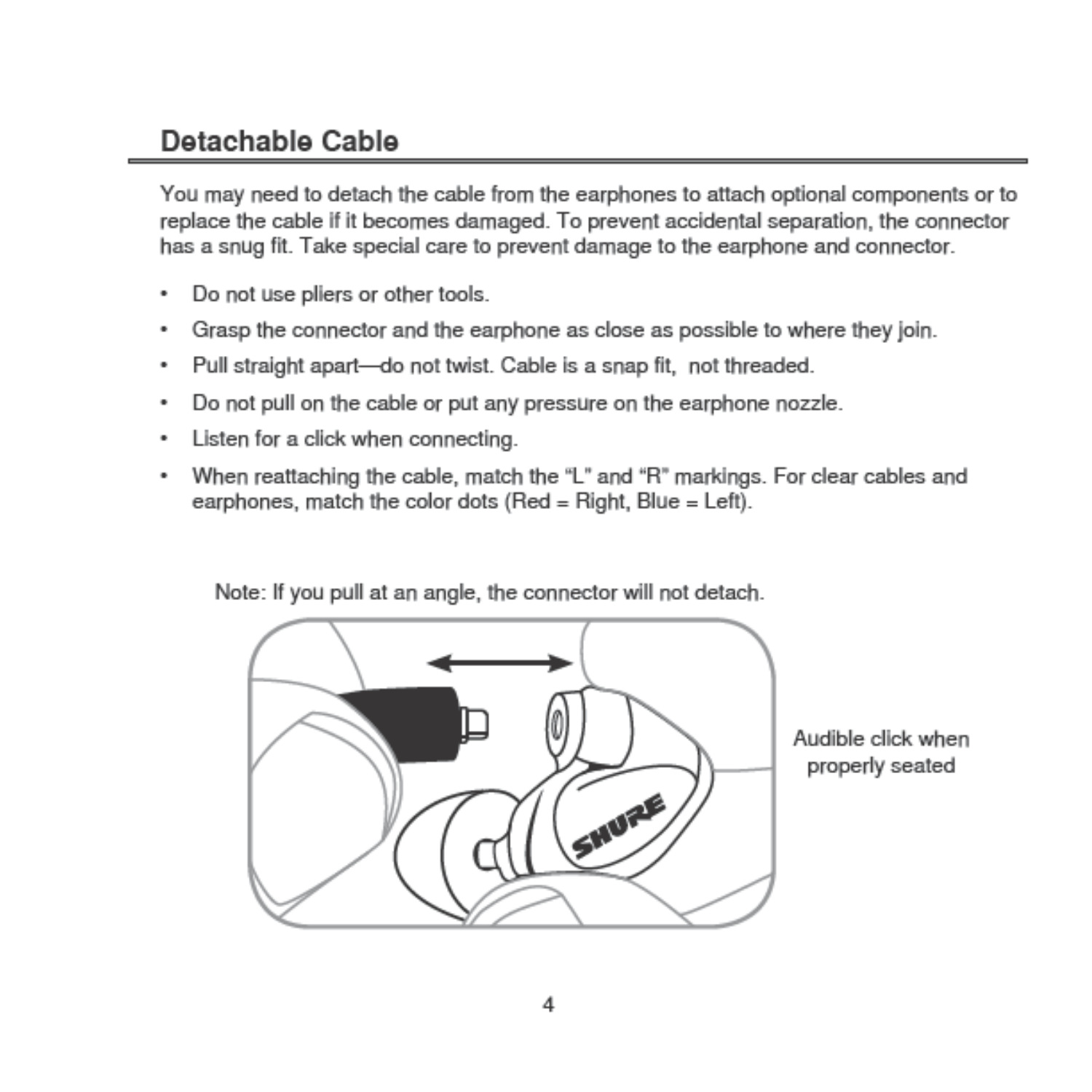The following are some suggested ways of wearing the earphones.



Wearing the cable over the ear and securing it behind the head can help keep the earphones in place during physical activity

Tighten the cable and take up slack by raising the cable cinch.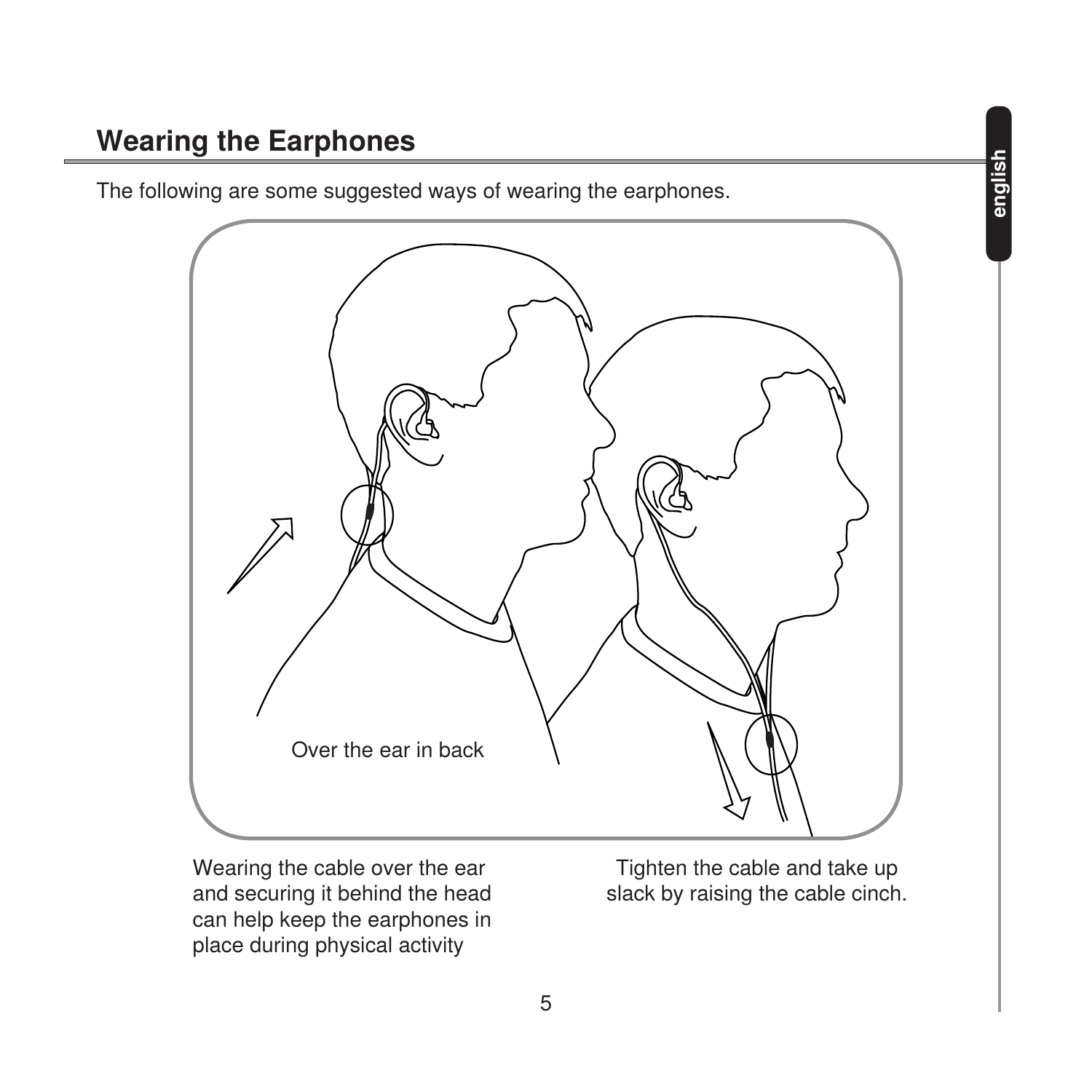#### **Inserting the Earphones**



Insert the earphones so they form a tight seal. The fit of the earphone can greatly affect sound quality.

Important: If there seems to be a lack of low frequency response (bass), this means that the earphone sleeve is not forming a tight seal. Gently push the earphone deeper into the ear canal or try a different sleeve.



Warning:Do not push the earphone sleeve beyond the ear canal opening.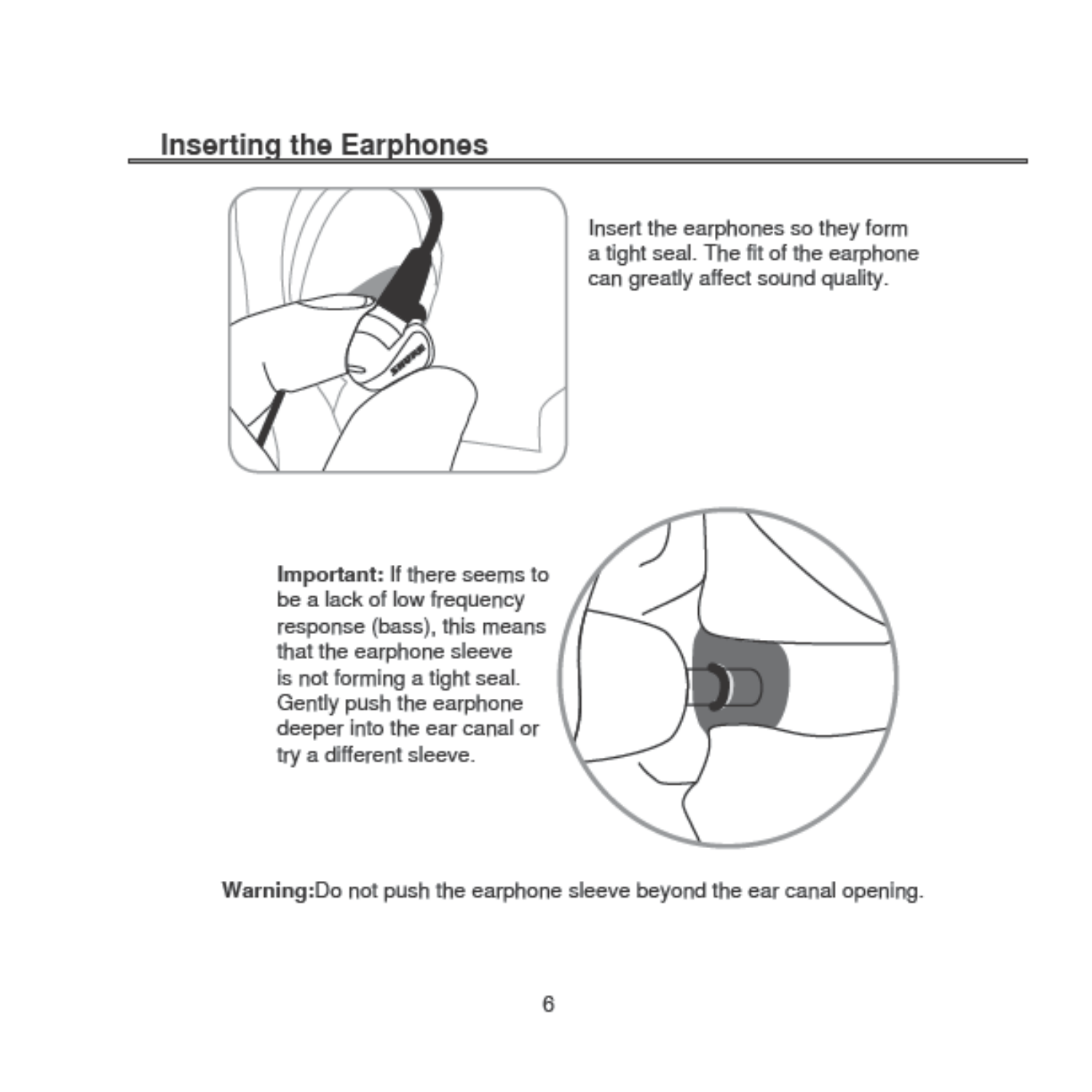# **Changing Sleeves**



Twist and pull to remove the sleeve from the nozzle.



Slide on a new sleeve so that it completely covers the barb and the nozzle.

Caution: If the barb or any of the nozzle is exposed, the sleeve is not properly installed. Replace sleeves if they do not tightly grip the nozzle.

To ensure proper fit and performance, use only sleeves supplied by Shure (unless using custom molded sleeves).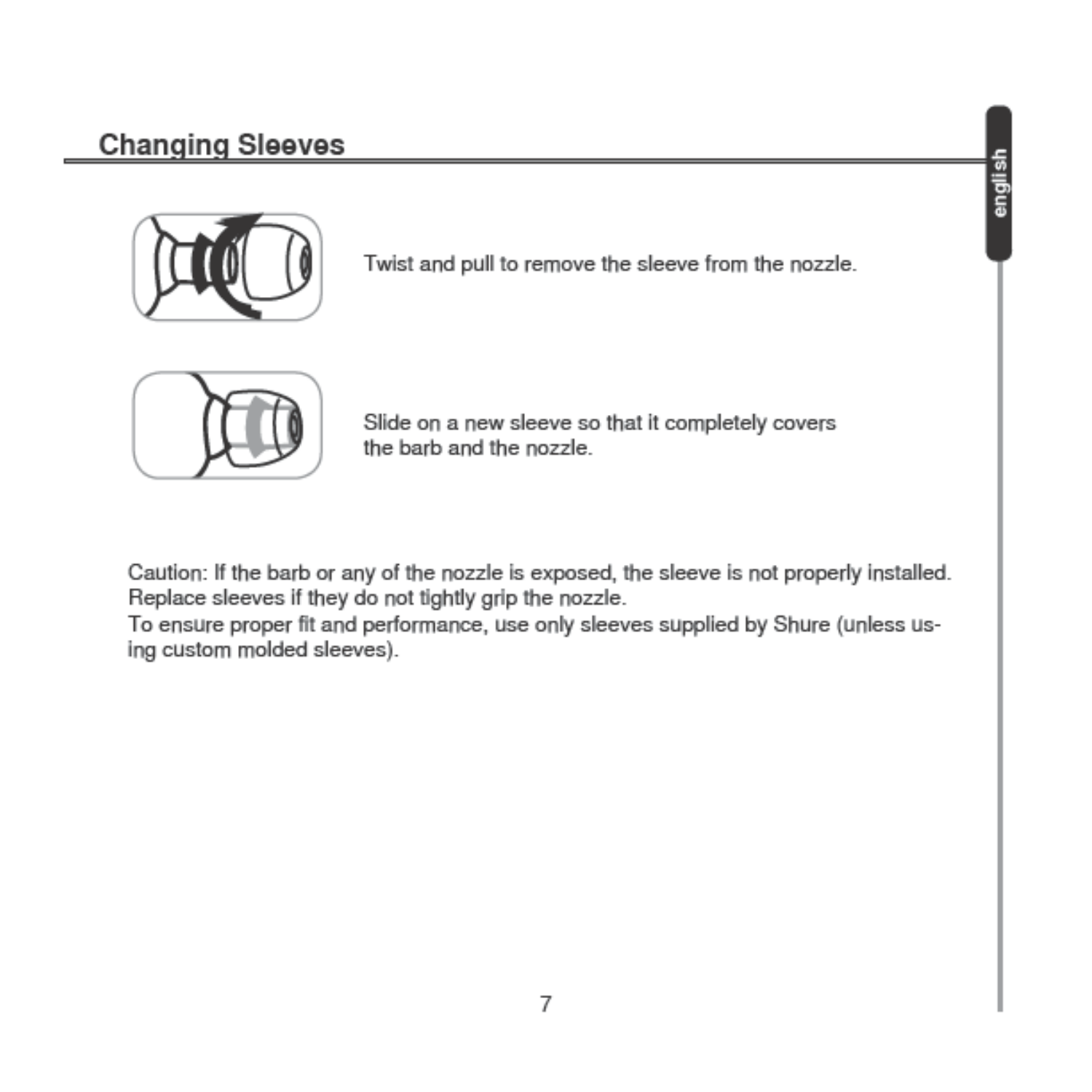# **Removing the Earphones**



Grasp the body of earphone and gently twist to remove.<br>Note: Do not pull on cable to remove earphone.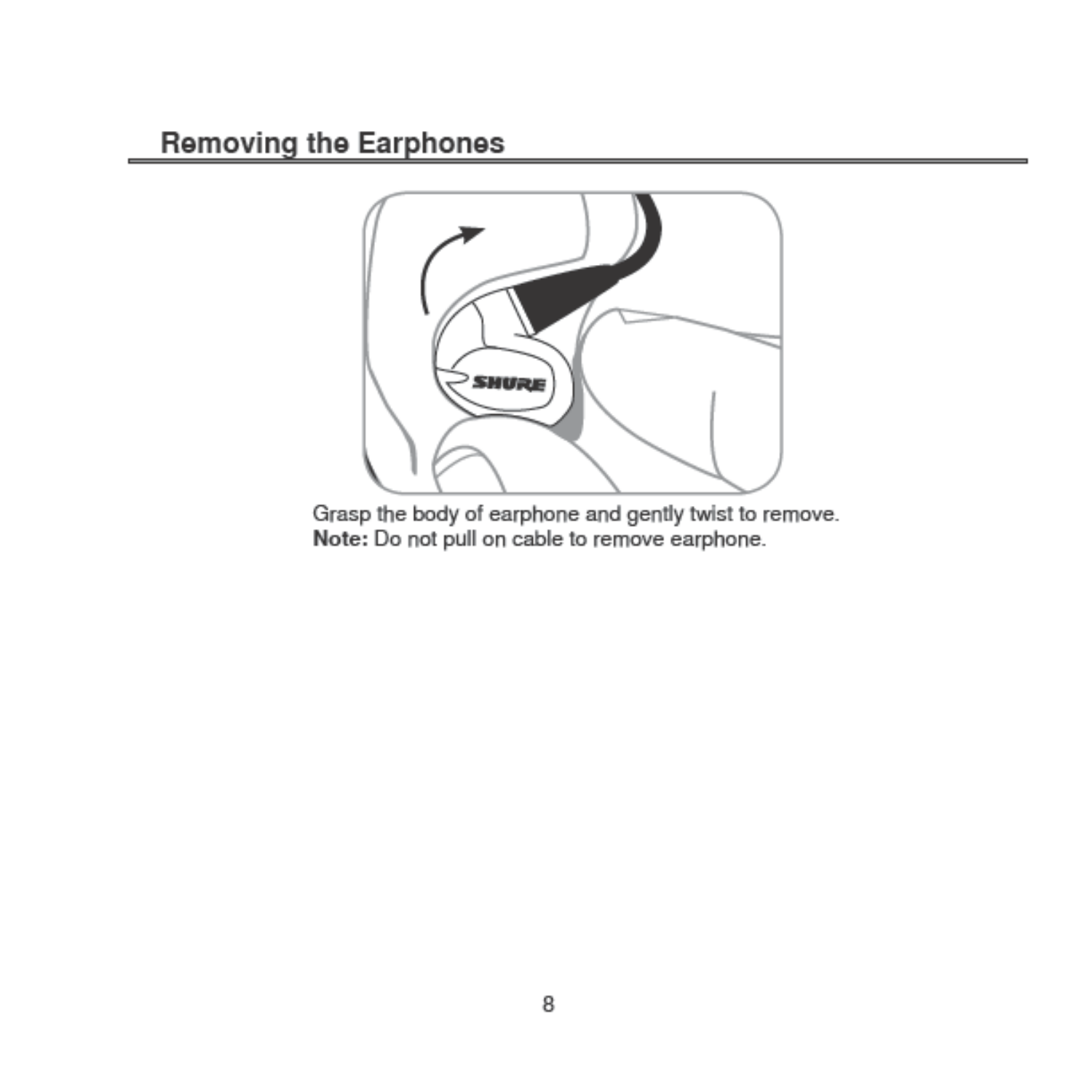# Choosing a Sleeve

Select an earphone sleeve that provides the best fit and sound isolation. It should be easy to insert, fit comfortably, and easy to remove.



Soft Flex Sleeves: In small, medium, and large sizes. Made from pliable rubber.



Soft Foam Sleeves: Compress the foam sleeve between your fingers and insert into the ear canal. Hold in place for about ten seconds while the foam expands.





Triple-Flange Sleeves: If desired, use scissors to trim the stem on the sleeve.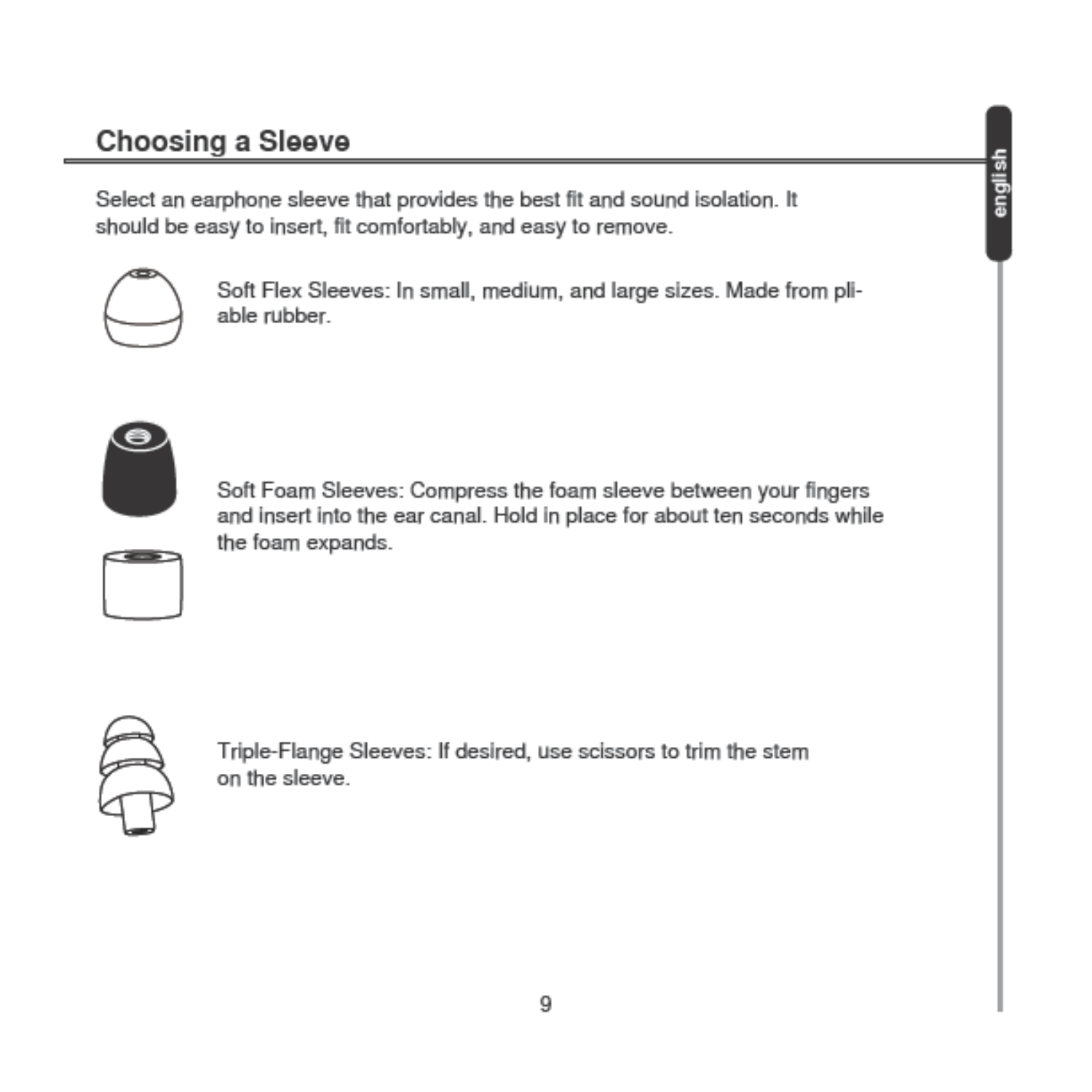#### **Cleaning the Earphone Nozzle**

If you notice a change in sound quality, remove the sleeve and check the nozzle of your earphone. If nozzle is blocked, clear obstruction by using wire loop end of cleaning tool.



Caution: When cleaning, do not force any object through the earphone nozzle! This will damage the earphone sound filter.



Warning: The cleaning tool is only to be used to clean the earphones. Any other use, such as using the tool to clean ears, could result in injury.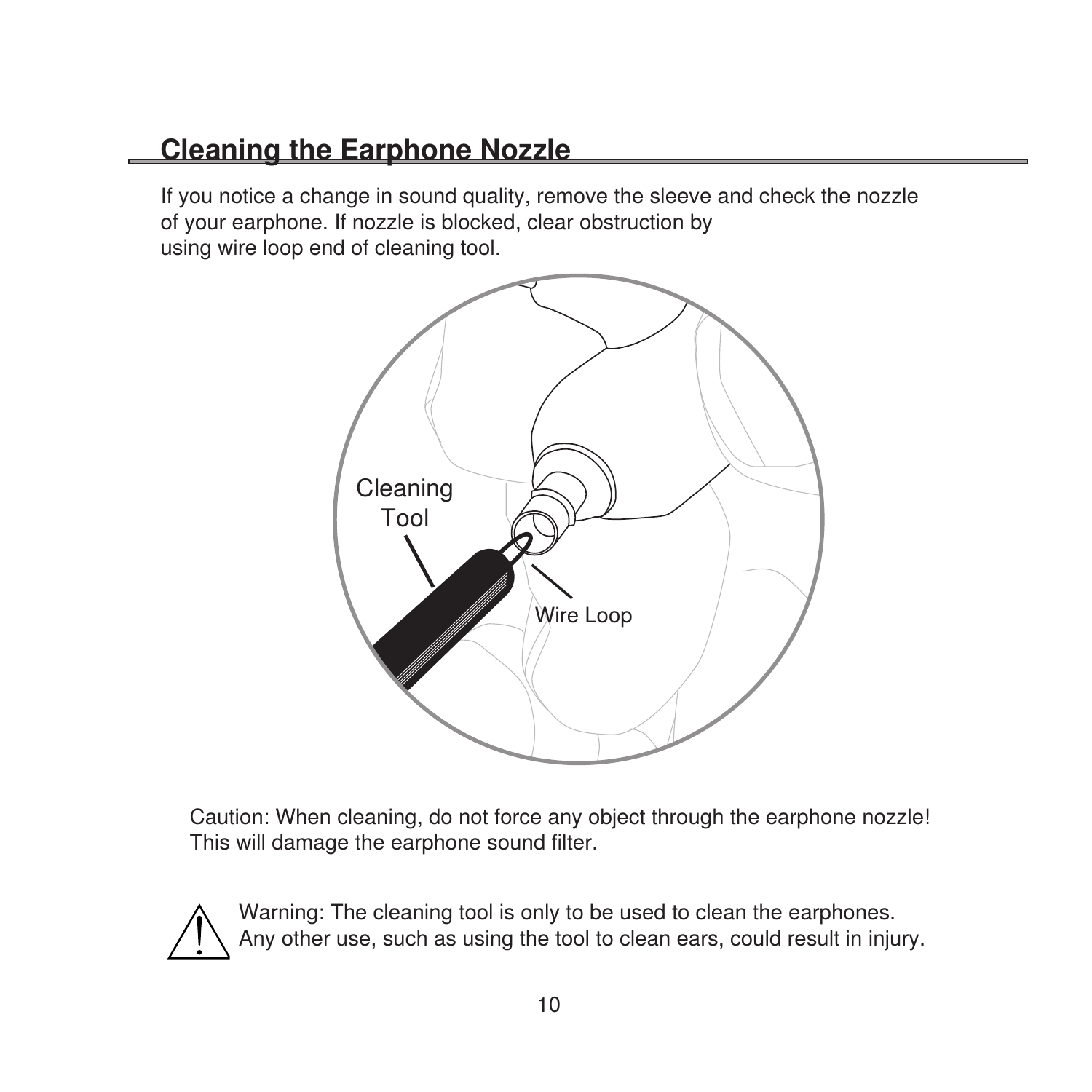## **Accessories**

- • Earphone Sleeves
- • Replacement Cables
- • Carrying Cases

For more information visit www.shure.com

- • Music Phone Accessory Cables
- • Volume Control
- **Adapters**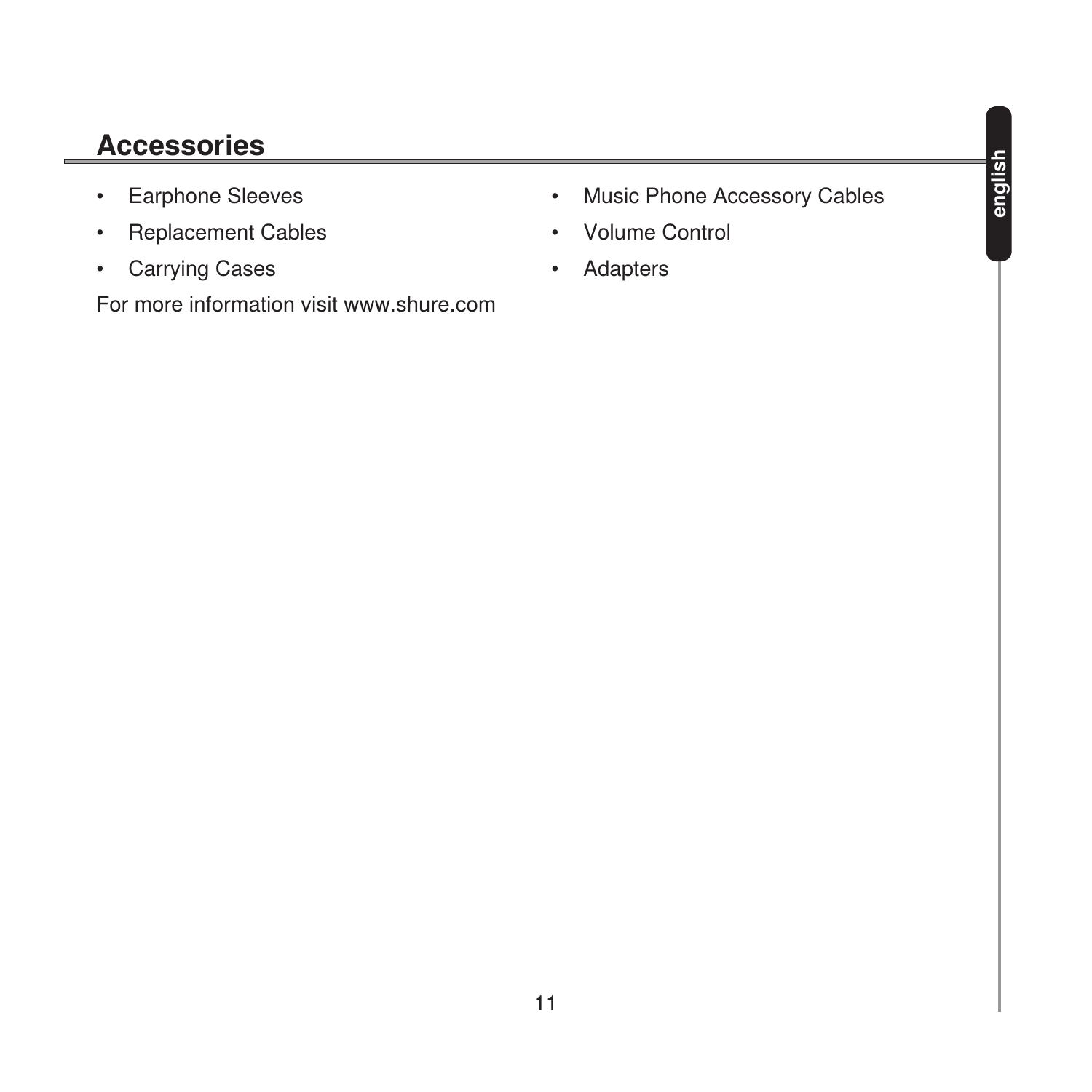#### **Maintenance**

- • Careful maintenance ensures a tight seal between the sleeve and nozzle, improving sound quality and product safety.
- • Keep the earphones and sleeves as clean and dry as possible.
- • To clean sleeves, remove them from earphones, gently rinse in warm water and air dry. Foam sleeves require a longer drying time. Inspect for damage and replace if necessary. Ear sleeves must be completely dry before reusing.
- • Wipe the earphones and sleeves with mild antiseptic to avoid infections. Do not use alcohol-based disinfectants.
- • Do not expose earphones to extreme temperatures.
- • Replace the sleeves if they do not fit properly.
- Do not attempt to modify this product. Doing so will void the warranty and could result in personal injury and/or product failure.
- • **Note:** The cable connectors to the earphones may collect debris or other deposits that can affect audio quality. If this happens, disconnect the cables and clean them using a dry cotton swab.

**WARNING:** This product contains a chemical known to the State of California to cause cancer and birth defects or other reproductive harm.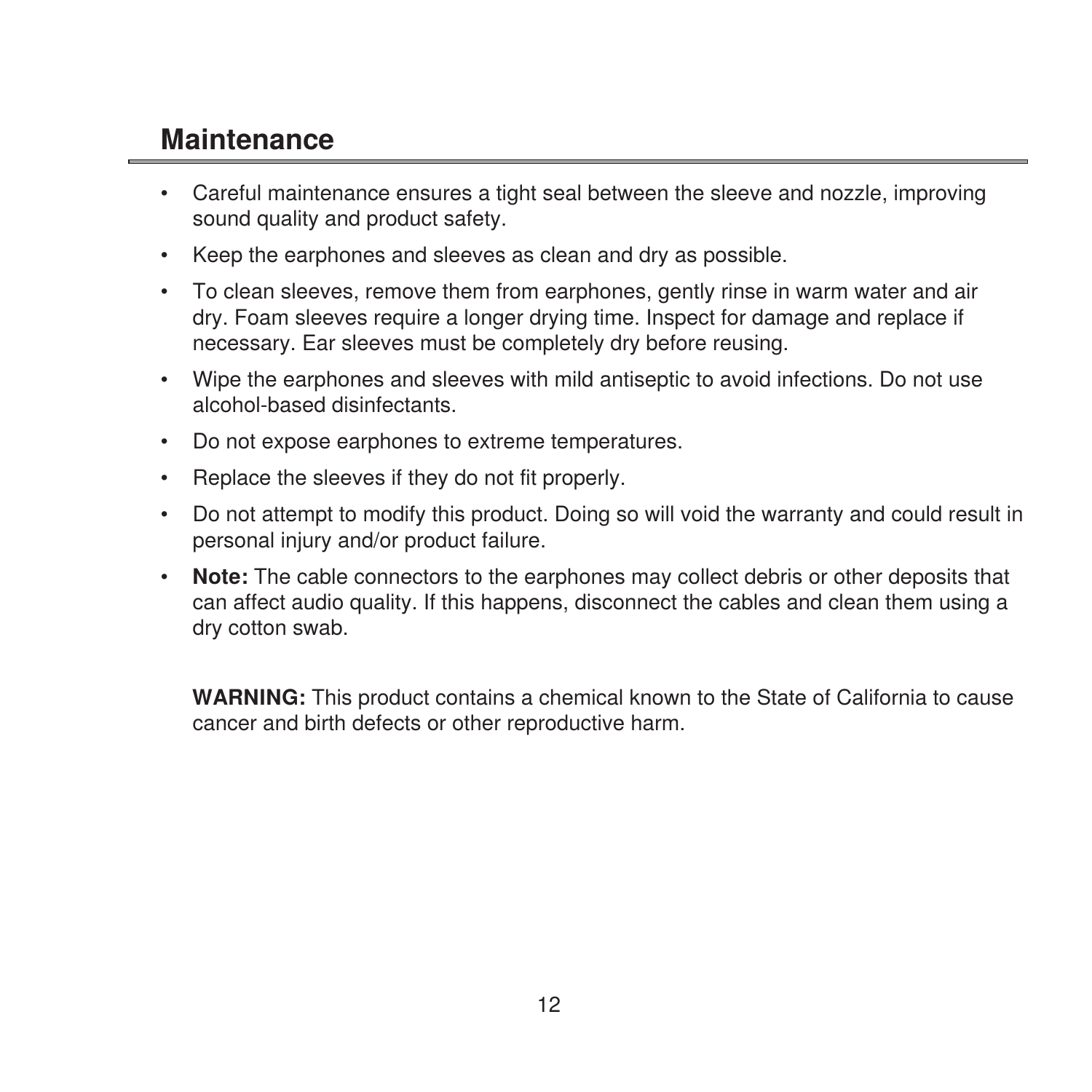|                            | SE535LTD - Red                                        |
|----------------------------|-------------------------------------------------------|
| Transducer type            | Triple balanced-armature drivers                      |
| Sensitivity (at 1khz)      | 119 dB SPL/mW                                         |
| Impedance (at 1kHz)        | 36 <sub>o</sub>                                       |
| <b>Frequency Range</b>     | 18 Hz - 19.5 kHz                                      |
| Input connector            | 3.5mm (1/8 in.) gold-plated stereo plug               |
| Net weight                 | 30q(1 oz.)                                            |
| Operational<br>temperature | -18° C to 57° C (0° F to 135° F)                      |
| Storage temperature        | $-29^{\circ}$ C to 74° C ( $-20^{\circ}$ F to 165° F) |

**english**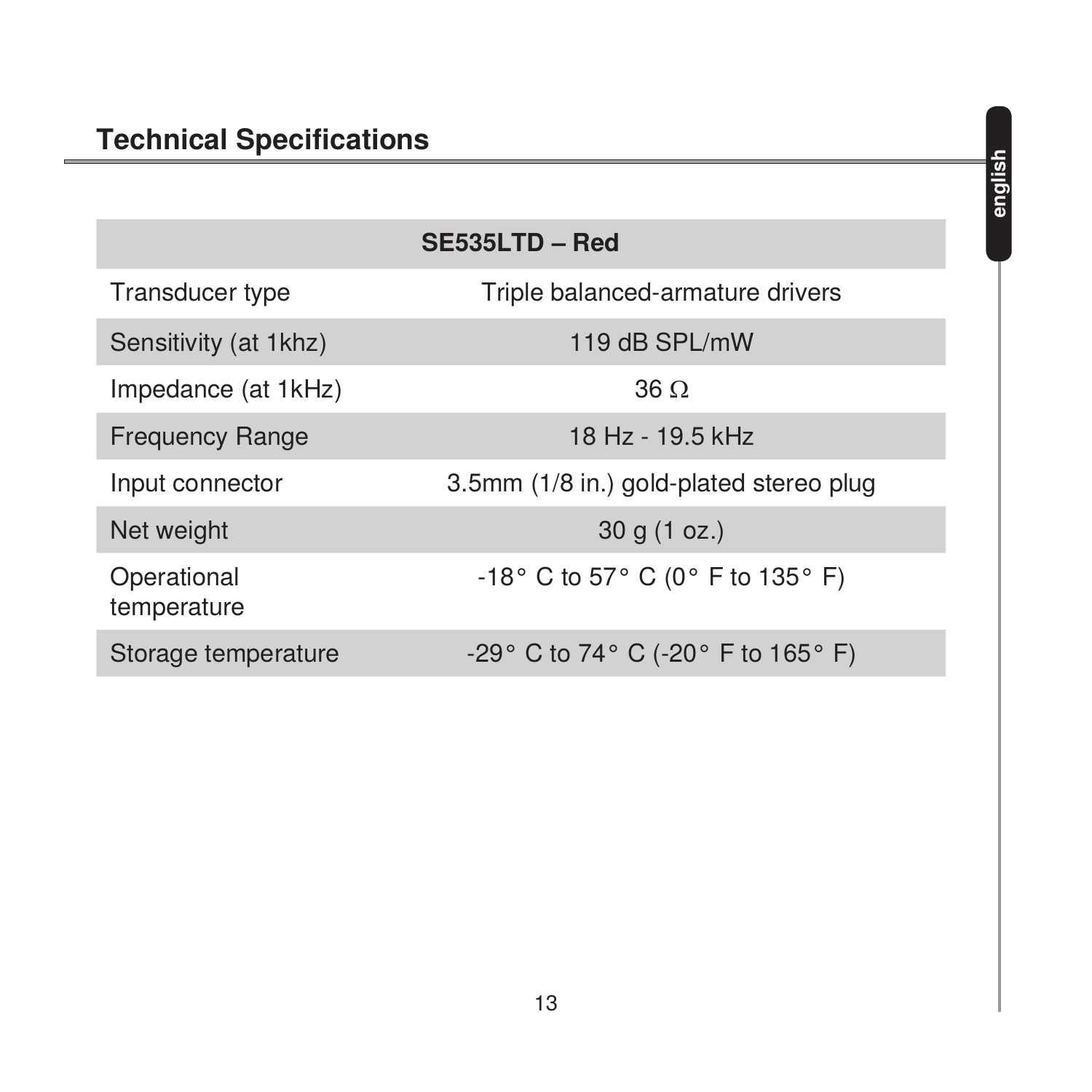# **CERTIFICATION**

Eligible to bear CE Marking. Conforms to EMC Directive 2004/108/EC. Meets applicable tests and performance criteria in European Standard EN55103 (1996) parts 1 and 2, for residential (E1) and light industrial (E2) environments. The Declaration of Conformity can be obtained from the address below.

# **Shure Europe GmbH**

Authorized European representative: Shure Europe GmbH Headquarters Europe, Middle East & Africa Department: EMEA Approval Jakob-Dieffenbacher-Str. 12, 75031 Eppingen, Germany Phone: +49-7262-92490 Fax: +49-7262-9249114 Email: EMEAsupport@shure.de